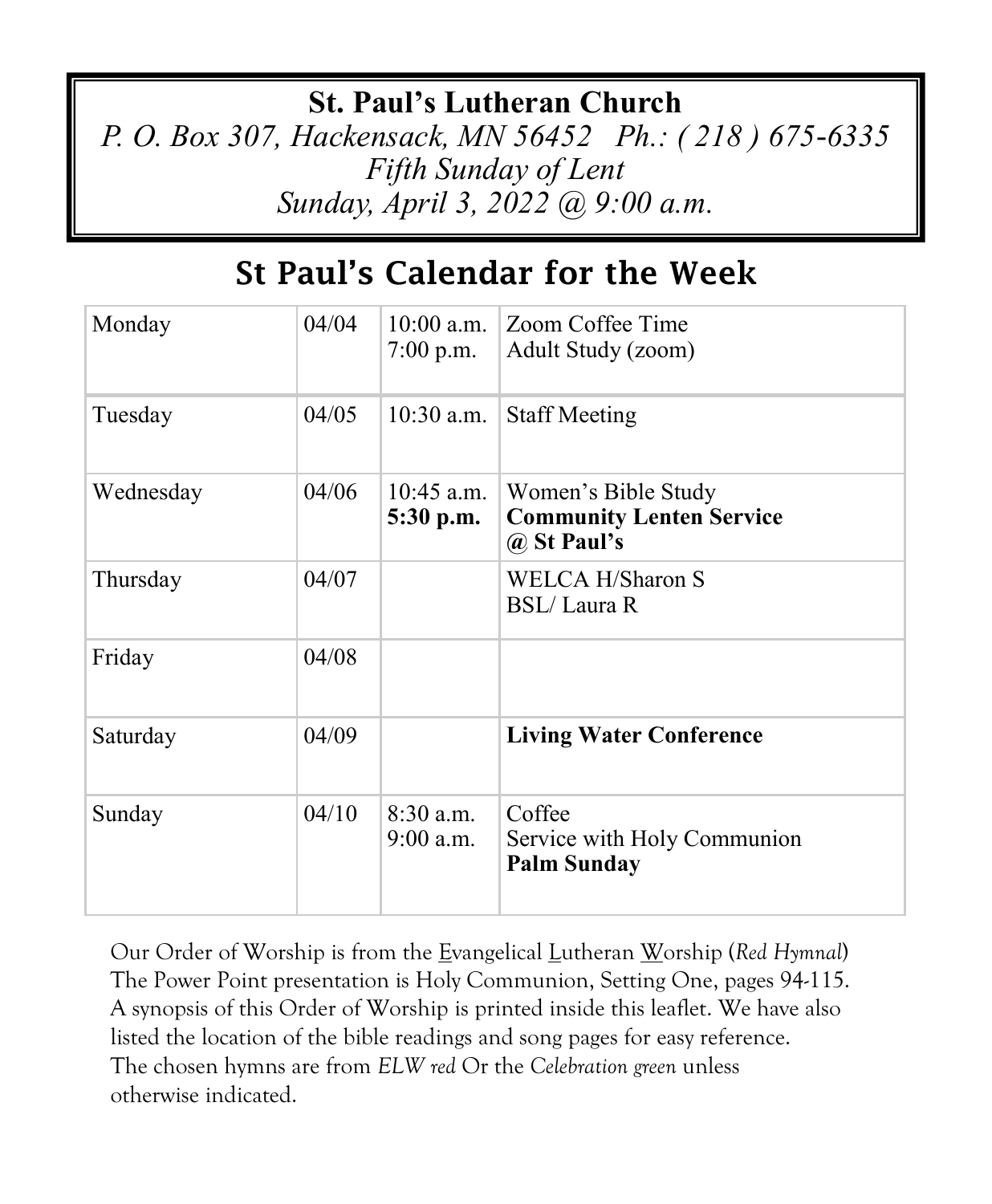# The Order of Worship

| <b>Confession and Forgiveness</b>              |                                  |                          |
|------------------------------------------------|----------------------------------|--------------------------|
| <b>Opening Hymn</b>                            | "In the Cross of Christ I Glory" | #324                     |
|                                                |                                  | ELW (Red Hymnal)         |
| Kyrie                                          |                                  | p. 98                    |
| <b>Canticle of Praise</b>                      | "This is the Feast"              | p. 101                   |
| <b>Prayer of the Day</b>                       | <u>Word</u>                      |                          |
| <b>First Reading</b>                           |                                  | Isa 43:16-21             |
| <b>Psalmody</b>                                |                                  | Psalm 126                |
| <b>Hymn of the Day</b>                         | "What a Friend We Have in Jesus" | #742<br>ELW (Red Hymnal) |
| <b>Second Reading</b>                          |                                  | Phil 3:4b-14             |
| <b>Gospel Acclamation</b>                      |                                  | p. 103                   |
| Gospel                                         |                                  | John 12:1-8              |
| <b>Sermon</b>                                  |                                  | Pastor Leif Espeland     |
| <b>Apostles' Creed/Prayers of Intercession</b> |                                  |                          |
| The Sharing of the Peace                       | Meal                             |                          |
| <b>Offering</b>                                |                                  |                          |
| <b>Great Thanksgiving</b>                      |                                  | $p. 107-108$             |
| The Lord's Prayer                              |                                  | p. 112                   |
| Communion                                      | "Lamb of God"                    | p. 112                   |
| <b>Distribution Hymn</b>                       | "Beneath the Cross of Jesus"     | #338                     |
| Prayer                                         | Sending                          |                          |
| <b>Post Communion Blessing</b>                 |                                  | p.114                    |
| <b>Benediction</b>                             |                                  |                          |
| <b>Sending Song</b><br><b>Dismissal</b>        | "Jesus, the Very Thought of You" | #754<br>p. 115           |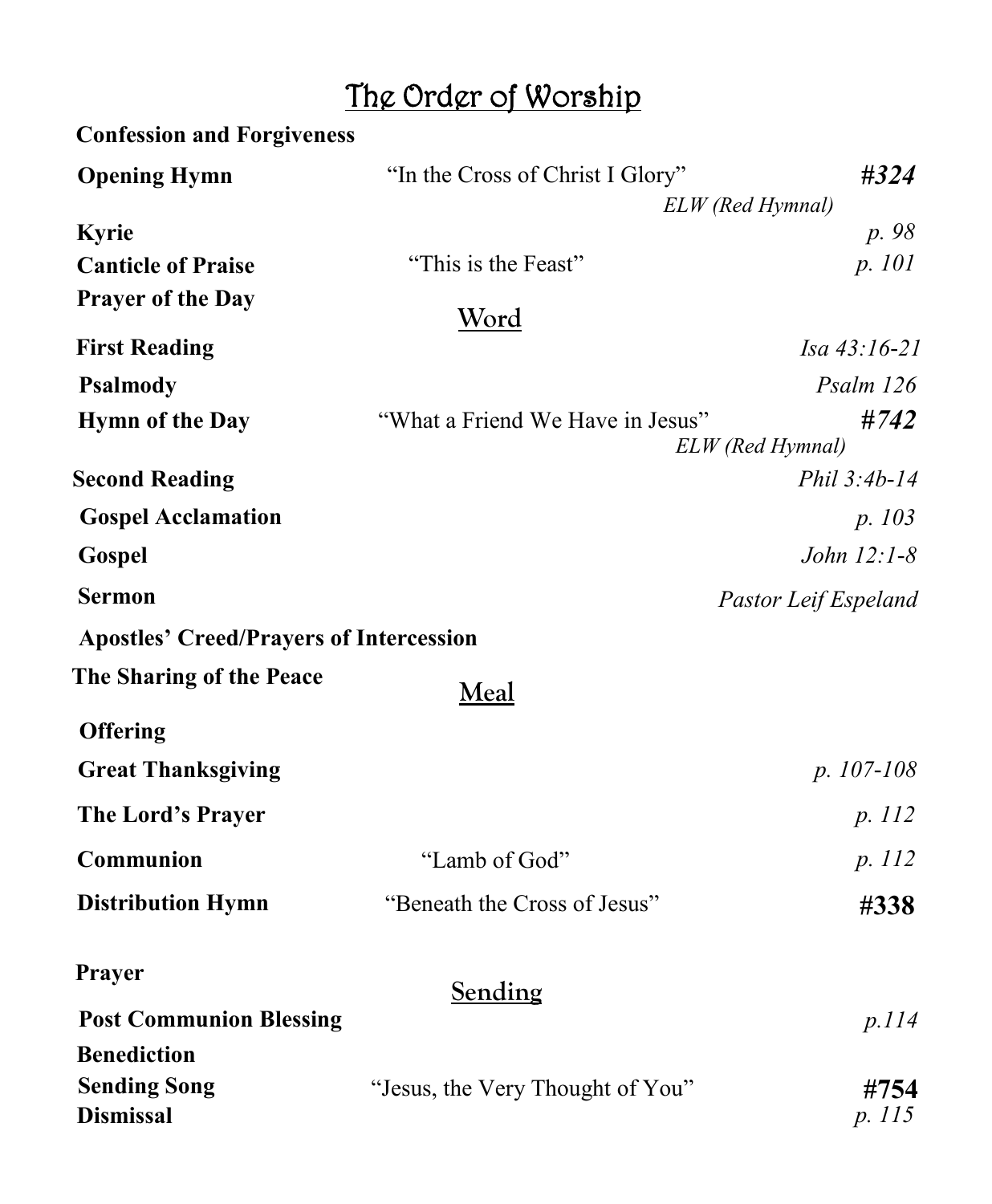#### *BUTTER BRAID FUNDRAISER*

Apple, Bavarian Crème, Blueberry Cream Cheese, Raspberry, Strawberry Cream Cheese and Caramel Rolls

These pastries are so easy to enjoy. Simply thaw them on your counter overnight, then bake for 30 minutes in the morning. It can't be easier, or more delicious! They are only \$13 per package. Please write a check or have correct change. They also make very nice gifts!



#### **Exercise Class @ Union Church Wednesdays**

10:00 –10:30 a.m. Low impact 10:30 –11:00 a.m. Cardio

For Info Contact Heidi 218 831-3927



## **It's Coffee Time!**

Adult Studies **Monday @ 7:00 p.m. (Zoom)** *On Ecclesiastes*



So many of us are missing just chatting with our friends over coffee. We have a solution! **Every Monday at 10:00 am we will hold a coffee zoom.** Call the office for the number, then grab your cup and sit down with your friends for a half hour visit. *See you there!*